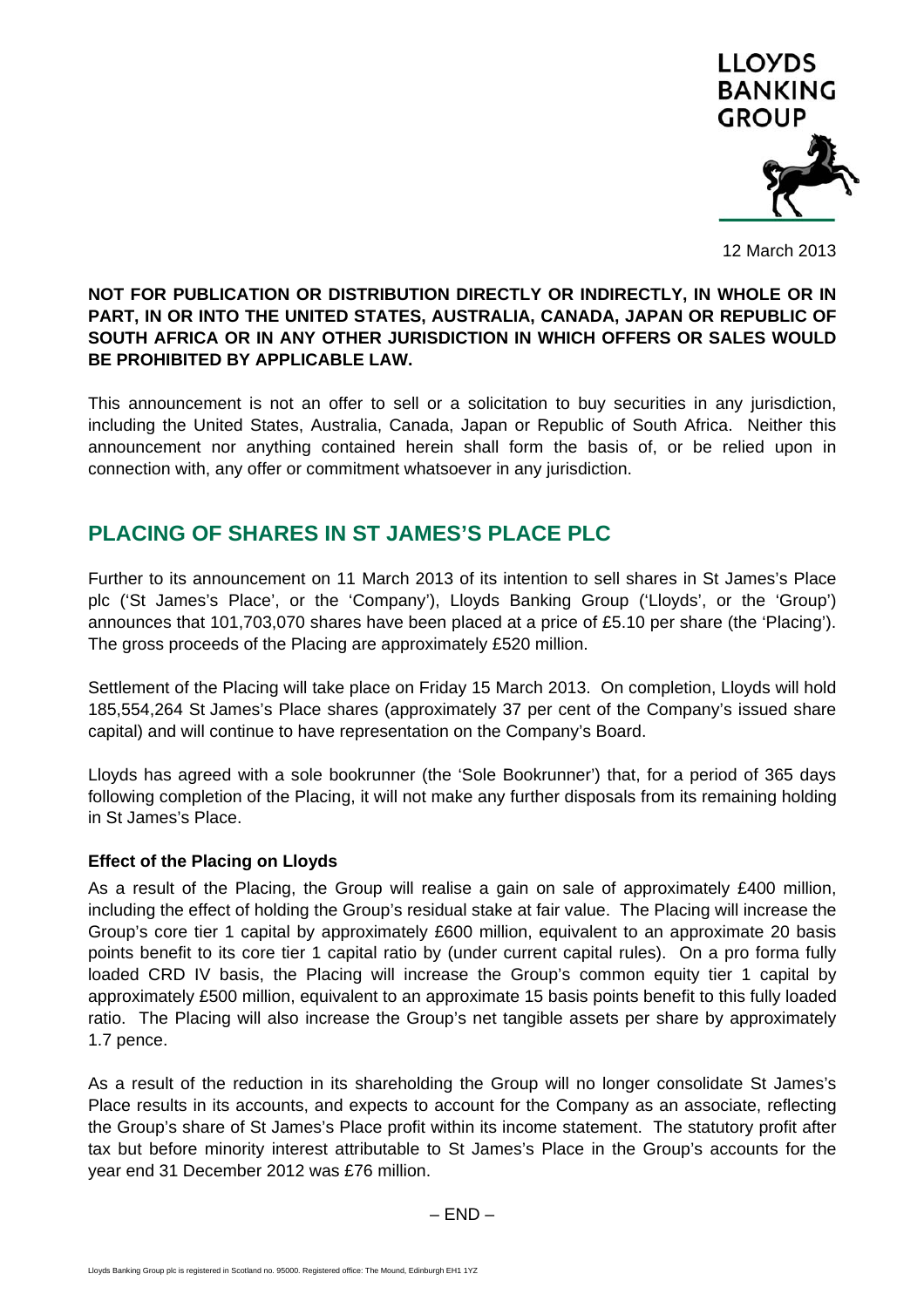#### For further information:

**Investor Relations**  Charles King +44 (0) 20 7356 3537 Investor Relations Director Email: charles.king@finance.lloydsbanking.com

**Corporate Affairs** 

Matthew Young +44 (0) 20 7356 2231 Group Corporate Affairs Director Email: matt.young@lloydsbanking.com

The distribution of this announcement and the offer and sale of the Placing Shares in certain jurisdictions may be restricted by law. The Placing Shares may not be offered to the public in any jurisdiction in circumstances which would require the preparation or registration of any prospectus or offering document relating to the Placing Shares in such jurisdiction. No action has been taken by the seller or the Sole Bookrunner or any of their respective affiliates that would permit an offering of the Placing Shares or possession or distribution of this announcement or any other offering or publicity material relating to such securities in any jurisdiction where action for that purpose is required.

This announcement is not for publication, distribution or release, directly or indirectly, in or into the United States of America (including its territories and possessions), Australia, Canada, Japan or South Africa or any other jurisdiction where such an announcement would be unlawful. The distribution of this announcement may be restricted by law in certain jurisdictions and persons into whose possession this document or other information referred to herein comes should inform themselves about and observe any such restriction. Any failure to comply with these restrictions may constitute a violation of the securities laws of any such jurisdiction.

This announcement is not for publication, distribution or release, directly or indirectly, in or into the United States (including its territories and dependencies, any State of the United States and the District of Columbia). The securities referred to herein have not been and will not be registered under the U.S. Securities Act of 1933, as amended (the '**Securities Act**'), and, subject to certain exemptions, may not be offered or sold in the United States or to, or for the account or benefit of, U.S. persons (as defined in Regulation S under the Securities Act). Neither this document nor the information contained herein constitutes or forms part of an offer to sell or the solicitation of an offer to buy securities in the United States. There will be no public offer of any securities in the United States or in any other jurisdiction. The Company has not been and will not be registered under the U.S. Investment Company Act of 1940, as amended.

In member states of the European Economic Area ('EEA') which have implemented the Prospectus Directive (each, a 'Relevant Member State'), this announcement and any offer if made subsequently is directed exclusively at persons who are 'qualified investors' within the meaning of the Prospectus Directive ('Qualified Investors'). For these purposes, the expression 'Prospectus Directive' means Directive 2003/71/EC (and amendments thereto, including the 2010 PD Amending Directive, to the extent implemented in a Relevant Member State), and includes any relevant implementing measure in the Relevant Member State and the expression '2010 PD Amending Directive' means Directive 2010/73/EU. In the United Kingdom this announcement is directed exclusively at Qualified Investors (i) who have professional experience in matters relating to investments falling within Article 19(5) of the Financial Services and Markets Act 2000 (Financial Promotion) Order 2005, as amended (the 'Order') or (ii) who fall within Article 49(2)(A) to (D) of the Order, and (iii) to whom it may otherwise lawfully be communicated.